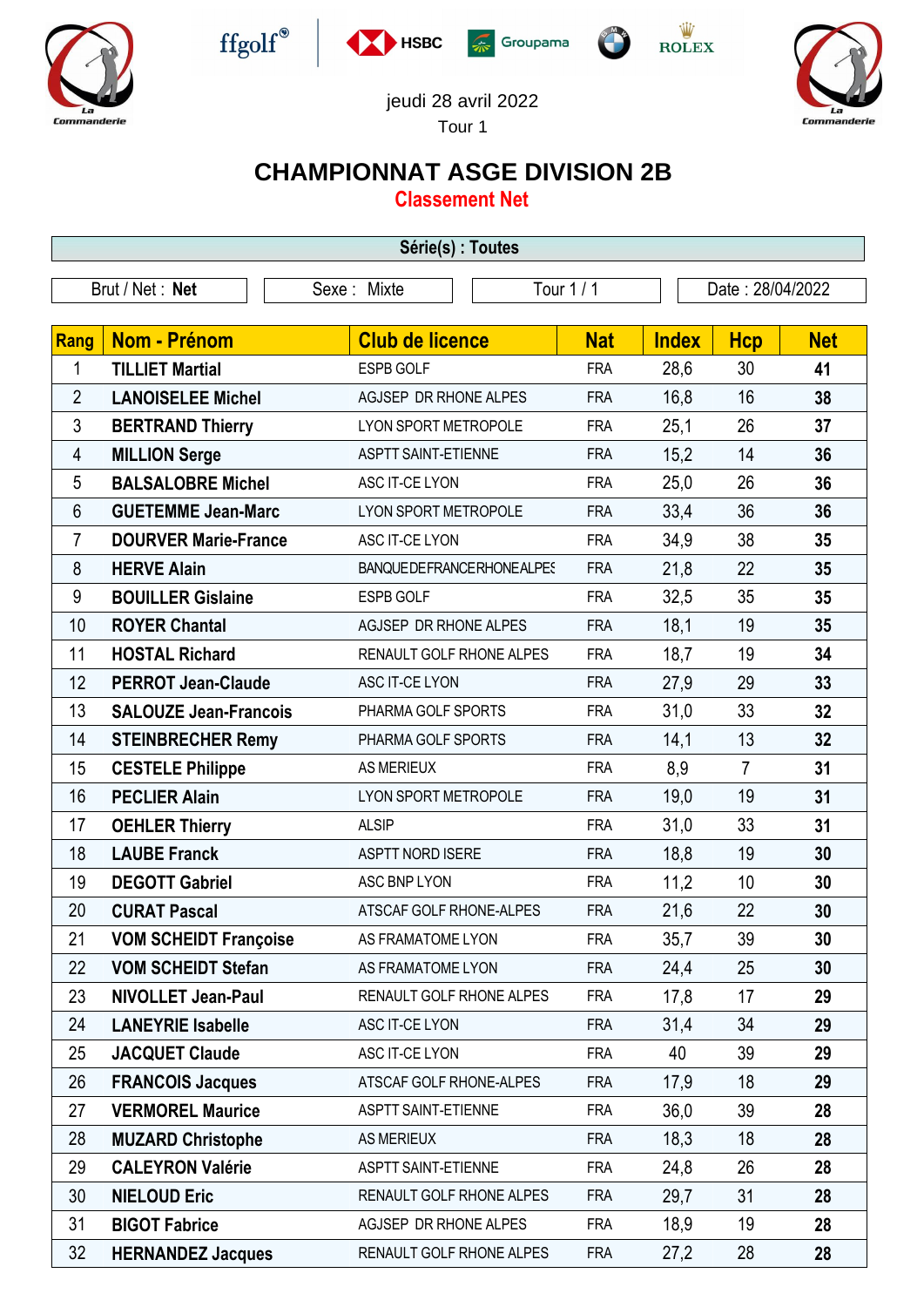| Rang | Nom - Prénom                 | <b>Club de licence</b>     | <b>Nat</b> | <b>Index</b> | <b>Hcp</b>     | <b>Net</b> |
|------|------------------------------|----------------------------|------------|--------------|----------------|------------|
| 33   | <b>KIRCHE Jean-Claude</b>    | <b>ESPB GOLF</b>           | <b>FRA</b> | 48           | 39             | 28         |
| 34   | <b>HECKER Alain</b>          | PHARMA GOLF SPORTS         | <b>FRA</b> | 31,1         | 33             | 27         |
| 35   | <b>ALLARD Philippe</b>       | AS FRAMATOME LYON          | <b>FRA</b> | 28,2         | 30             | 27         |
| 36   | <b>PILARD Claude</b>         | BANQUEDEFRANCERHONEALPES   | <b>FRA</b> | 38           | 39             | 27         |
| 37   | <b>PORTIER Alexandre</b>     | <b>AS MERIEUX</b>          | <b>FRA</b> | 9,8          | 8              | 27         |
| 38   | <b>BARDAKOFF Eric</b>        | PHARMA GOLF SPORTS         | <b>FRA</b> | 12,9         | 12             | 27         |
| 39   | <b>VIGNOLA Gérard</b>        | PHARMA GOLF SPORTS         | <b>FRA</b> | 18,1         | 18             | 27         |
| 40   | <b>METZLER Jacques</b>       | AGJSEP DR RHONE ALPES      | <b>FRA</b> | 18,3         | 18             | 27         |
| 41   | <b>PINET Gilles</b>          | ASC BNP LYON               | <b>FRA</b> | 22,1         | 23             | 27         |
| 42   | <b>PERGUE Didier</b>         | AS FRAMATOME LYON          | <b>FRA</b> | 24,6         | 25             | 26         |
| 43   | <b>DELALE Serge</b>          | ASPTT NORD ISERE           | <b>FRA</b> | 9,0          | $\overline{7}$ | 26         |
| 44   | <b>DENIZOU Jean Pierre</b>   | AS FRAMATOME LYON          | <b>FRA</b> | 32,1         | 34             | 26         |
| 45   | <b>MEUNIER Daniel</b>        | ATSCAF GOLF RHONE-ALPES    | <b>FRA</b> | 20,3         | 20             | 26         |
| 46   | <b>BERNARD Alain</b>         | ESPB GOLF                  | <b>FRA</b> | 26,8         | 28             | 26         |
| 47   | <b>HERVE Annie</b>           | BANQUEDEFRANCERHONEALPES   | <b>FRA</b> | 19,8         | 21             | 25         |
| 48   | <b>GONZALEZ Franck</b>       | ASC IT-CE LYON             | <b>FRA</b> | 21,2         | 21             | 25         |
| 49   | <b>FERRAND Gilbert</b>       | ATSCAF GOLF RHONE-ALPES    | <b>FRA</b> | 23,1         | 24             | 25         |
| 50   | <b>RENAULT Pascal</b>        | AGJSEP DR RHONE ALPES      | <b>FRA</b> | 19,0         | 19             | 25         |
| 51   | <b>YBANEZ Francis</b>        | <b>ALSIP</b>               | <b>FRA</b> | 31,9         | 34             | 25         |
| 52   | <b>MAZET Gerard</b>          | ASC BNP LYON               | <b>FRA</b> | 34,7         | 37             | 25         |
| 53   | <b>MARTINEZ Jean</b>         | ASC IT-CE LYON             | <b>FRA</b> | 29,3         | 31             | 25         |
| 54   | <b>ROBERT Marie Josiane</b>  | RENAULT GOLF RHONE ALPES   | <b>FRA</b> | 30,8         | 33             | 25         |
| 55   | <b>GUETEMME Marie-Noëlle</b> | LYON SPORT METROPOLE       | <b>FRA</b> | 35,1         | 38             | 24         |
| 56   | <b>THOMAS Michel</b>         | <b>ASPTT NORD ISERE</b>    | <b>FRA</b> | 16,7         | 16             | 24         |
| 57   | <b>TILLIET Marie Clai</b>    | ESPB GOLF                  | <b>FRA</b> | 41           | 39             | 24         |
| 58   | <b>HOANG Albert</b>          | ASC BNP LYON               | <b>FRA</b> | 25,9         | 27             | 24         |
| 59   | <b>THERBY Philippe</b>       | ASC IT-CE LYON             | <b>FRA</b> | 26,8         | 28             | 23         |
| 60   | <b>BROIZAT Jacques</b>       | RENAULT GOLF RHONE ALPES   | <b>FRA</b> | 30,3         | 32             | 23         |
| 61   | <b>BRUYERE Michel</b>        | AS FRAMATOME LYON          | <b>FRA</b> | 17,2         | 17             | 23         |
| 62   | <b>CREPIN Michel</b>         | PHARMA GOLF SPORTS         | <b>FRA</b> | 16,1         | 16             | 22         |
| 63   | <b>PEZET Philippe</b>        | PHARMA GOLF SPORTS         | <b>FRA</b> | 19,5         | 19             | 22         |
| 64   | <b>PROTTE Pascal</b>         | <b>ASPTT SAINT-ETIENNE</b> | <b>FRA</b> | 16,6         | 16             | 22         |
| 65   | <b>BOILEAU Alain</b>         | <b>AS MERIEUX</b>          | <b>FRA</b> | 14,1         | 13             | 22         |
| 66   | <b>MICELI Joseph</b>         | RENAULT GOLF RHONE ALPES   | <b>FRA</b> | 26,0         | 27             | 22         |
| 67   | <b>ROYER Hervé</b>           | AGJSEP DR RHONE ALPES      | <b>FRA</b> | 20,2         | 20             | 22         |
| 68   | <b>BERARD Didier</b>         | <b>ALSIP</b>               | <b>FRA</b> | 21,9         | 22             | 22         |
| 69   | <b>COCHAT Nicole</b>         | LYON SPORT METROPOLE       | <b>FRA</b> | 38           | 39             | 21         |
| 70   | <b>DAUBIGNY Christian</b>    | LYON SPORT METROPOLE       | <b>FRA</b> | 20,2         | 20             | 21         |
| 71   | <b>FAURE Didier</b>          | ESPB GOLF                  | <b>FRA</b> | 37           | 39             | 20         |
| 72   | <b>GIRARDON Roger</b>        | ATSCAF GOLF RHONE-ALPES    | <b>FRA</b> | 18,6         | 18             | 20         |
| 73   | <b>VINCENT Serge</b>         | <b>ALSIP</b>               | <b>FRA</b> | 24,2         | 25             | 19         |
| 74   | <b>LAURENT Gerard</b>        | <b>ASPTT NORD ISERE</b>    | <b>FRA</b> | 27,4         | 29             | 19         |
| 75   | <b>METZLER Joelle</b>        | AGJSEP DR RHONE ALPES      | <b>FRA</b> | 19,1         | 20             | 18         |